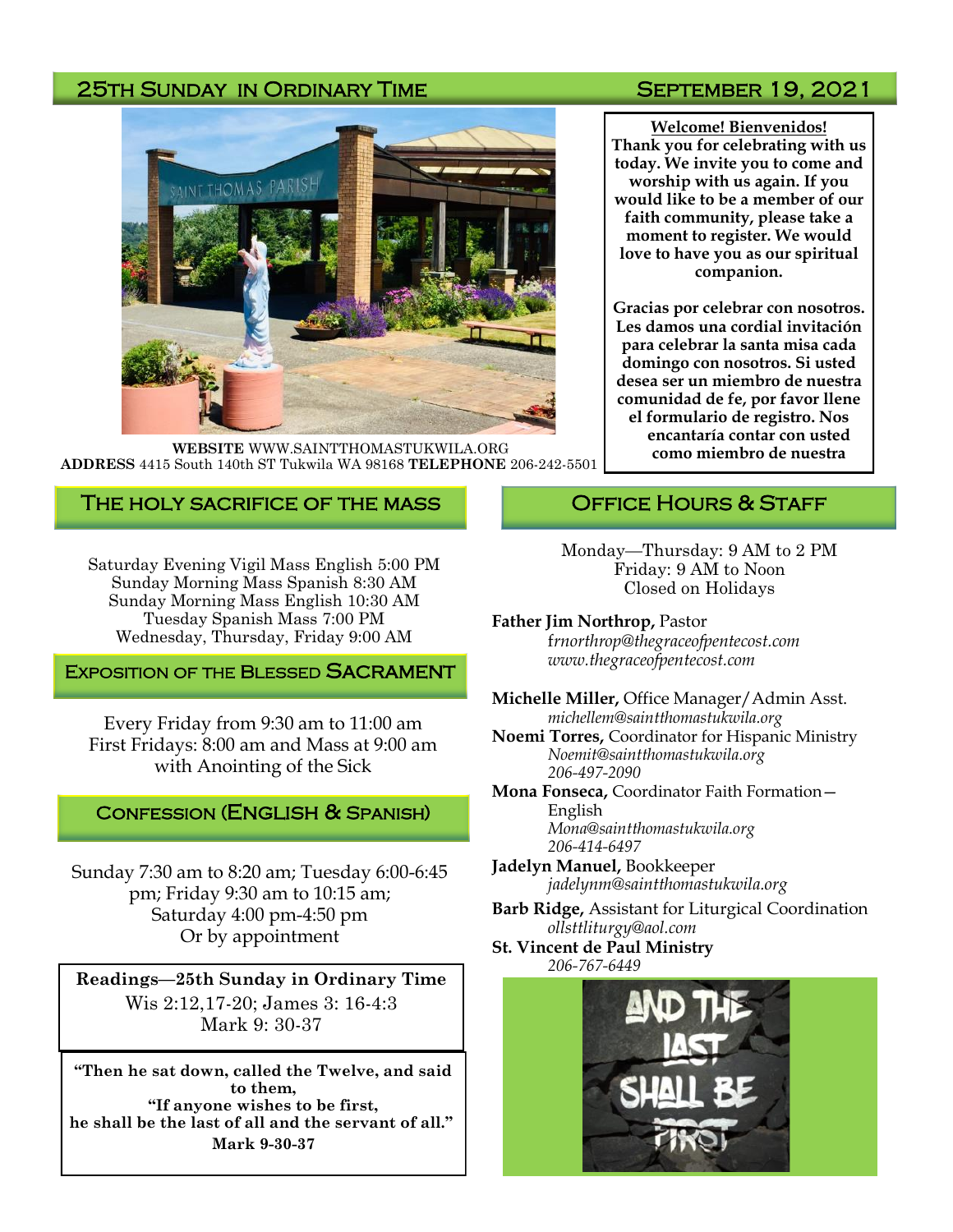# SPECIAL EVENTS

**September 18 & 19—Offering, Catholic Campaign for Human Development** 

The Catholic Campaign for Human Development is the national anti-poverty program of the U.S. Catholic Bishops, working to carry out the mission of Jesus Christ *"... to bring glad tidings to the poor ... liberty to captives ... sight to the blind, and let the oppressed go free." (Luke 4:18)*  CCHD works to break the cycle of poverty by helping low-income people participate in decisions that affect their lives, families and communities, offering a hand up, not a handout.

#### **Emergency Collection for Haiti**

Special appeal for the U.S. Bishops' Emergency Disaster Fund to support Haiti after the earthquake and Tropical Storm Grace. https:// donate.seattlearchdiocese.org/ haitispecialcollection

## **At Home with Faith**

The words of the Lord are Spirit and life – are we listening? Read *[At Home with Faith](https://marriagefamilylife.seattlearchdiocese.org/athomewithfaith)* for weekly Scripture reflections and faith resources for the family. New issues on Thursdays! https:// marriagefamilylife.seattlearchdiocese.org/ athomewithfaith

## FINANCIAL STEWARDSHIP AT ST. THOMAS

| Saturday & Sunday English Masses                                      | \$2,909.00  |
|-----------------------------------------------------------------------|-------------|
| <b>Sunday &amp; Tuesday Spanish Mass</b>                              | \$1,341.00  |
| <b>Weekly Online Stewardship</b>                                      | \$1,021.00  |
| Maintenance Fund/Fondo de Mantenimiento                               | \$250.00    |
| <b>Total Donation/Donación Total</b>                                  | \$5,521.00  |
| <b>Annual Catholic Appeal Goal</b>                                    | \$29,539.00 |
| Received so far: \$25,375.35 (85.9 % of goal)<br><b>BALANCE OWING</b> | \$4,163.65  |

**The stewardship report above is from Sept 11—12**



Join us for an evening of worship, healing and restoration St Thomas Parish, Tukwila | Sat, Oct 2nd | 6:00 PM - 9:00 PM

Under St. Thomas' patronage, our parish aspires to evangelize our world through the Beauty of our Liturgical worship; the Goodness of our lives empowered by the Holy Spirit and ordered towards holiness in community; and conforming our minds to the Truth of the Scriptures and Tradition.